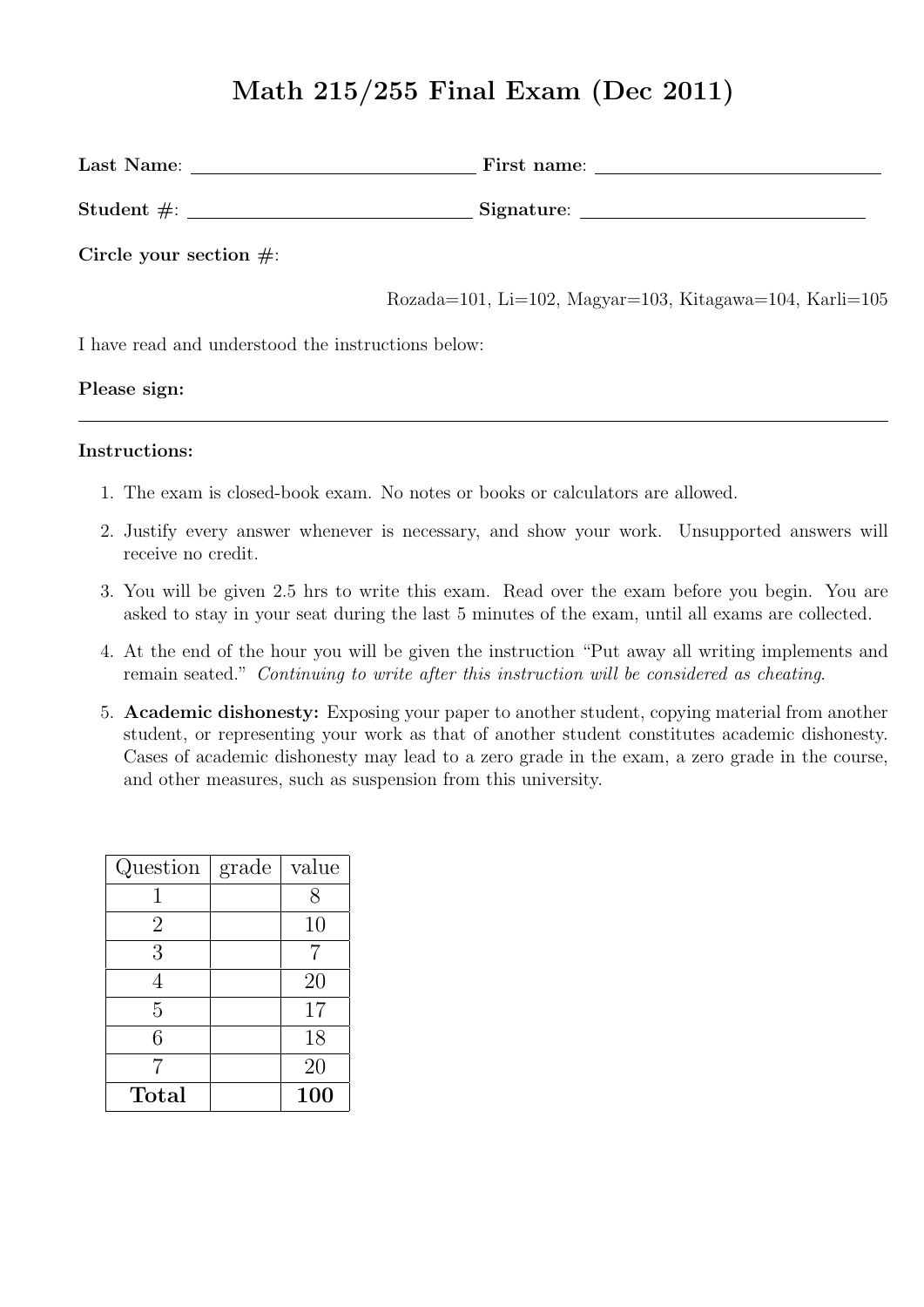### **Problem I. [8 marks]**

(a) (4 marks) Solve the following linear ODE:

$$
y' - \frac{4}{t}y = -\frac{2}{t^2}, \quad t > 0.
$$

(b) (4 marks) Solve the following nonlinear ODE:

(Hint: the substitution  $w = v^{-1/2}$  will probably simplify matters)

 $t^2w' + 2tw - w$  $t > 0$ .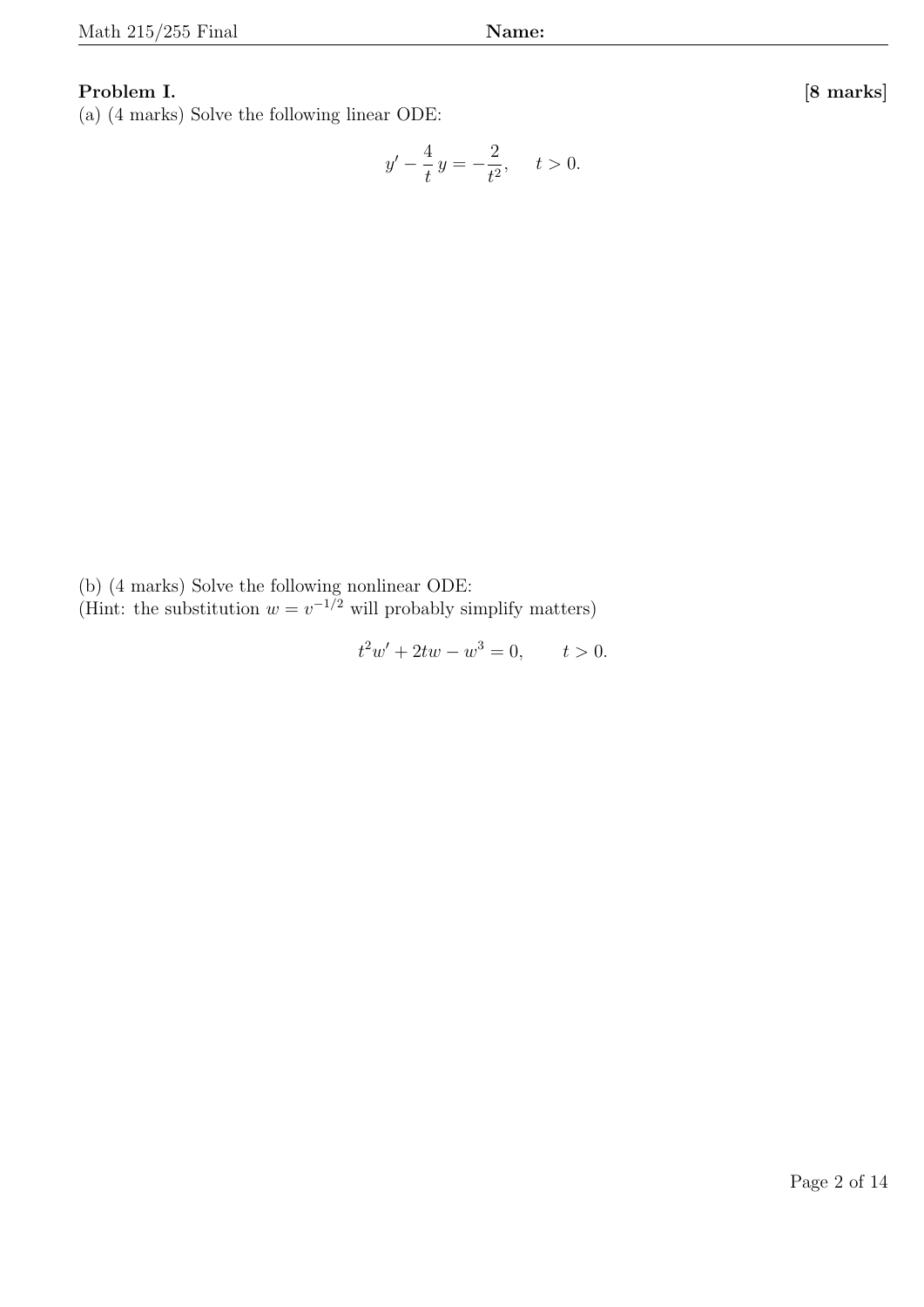## **Problem II. [10 marks]**

(a) (4 marks) Find all values of *a* and *b* for which the ODE below is an exact equation. (It is not necessary to solve the ODE.)

$$
ax^{3}e^{x+y} + bx^{4}e^{x+y} + 2x + (x^{4}e^{x+y} + 2y)\frac{dy}{dx} = 0
$$

(b) (6 marks) Solve the following ODE:

$$
3x^2y + 8xy^2 + (x^3 + 8x^2y + 12y^2)\frac{dy}{dx} = 0
$$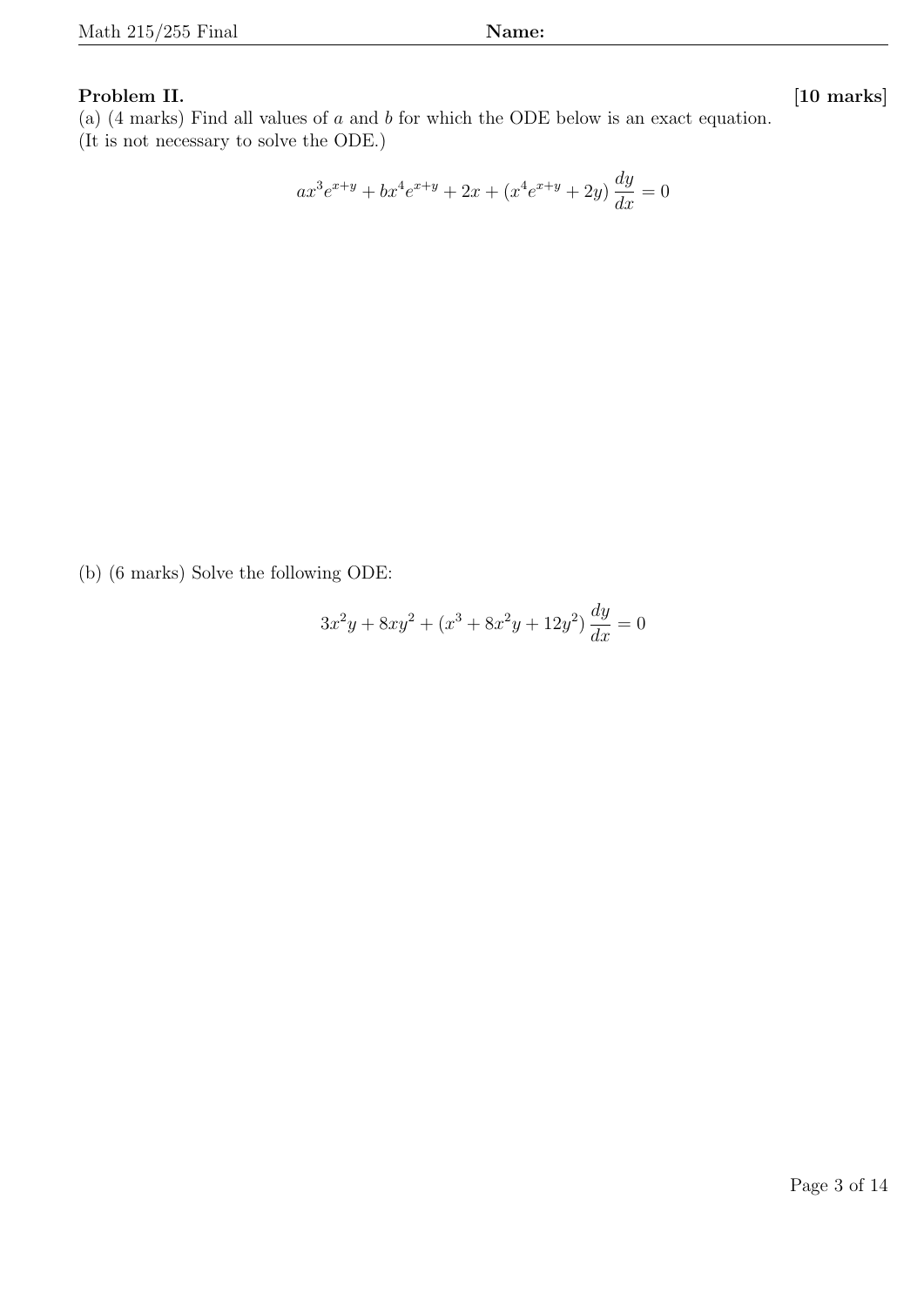# **Problem III. [7 marks]**

For the following ODE

(a) (2 marks) Determine the equilibrium (fixed) points.

(b) (2 marks) Determine the sign of *y ′* in the regions separated by the equilibrium points)

(c) (3 marks) Determine the  $\lim_{t\to\infty} y(t)$  and sketch roughly the graph of the solutions for each of the following initial conditions:  $y(0) = 1.5$ ,  $y(0) = -3$ , and  $y(0) = 4$ .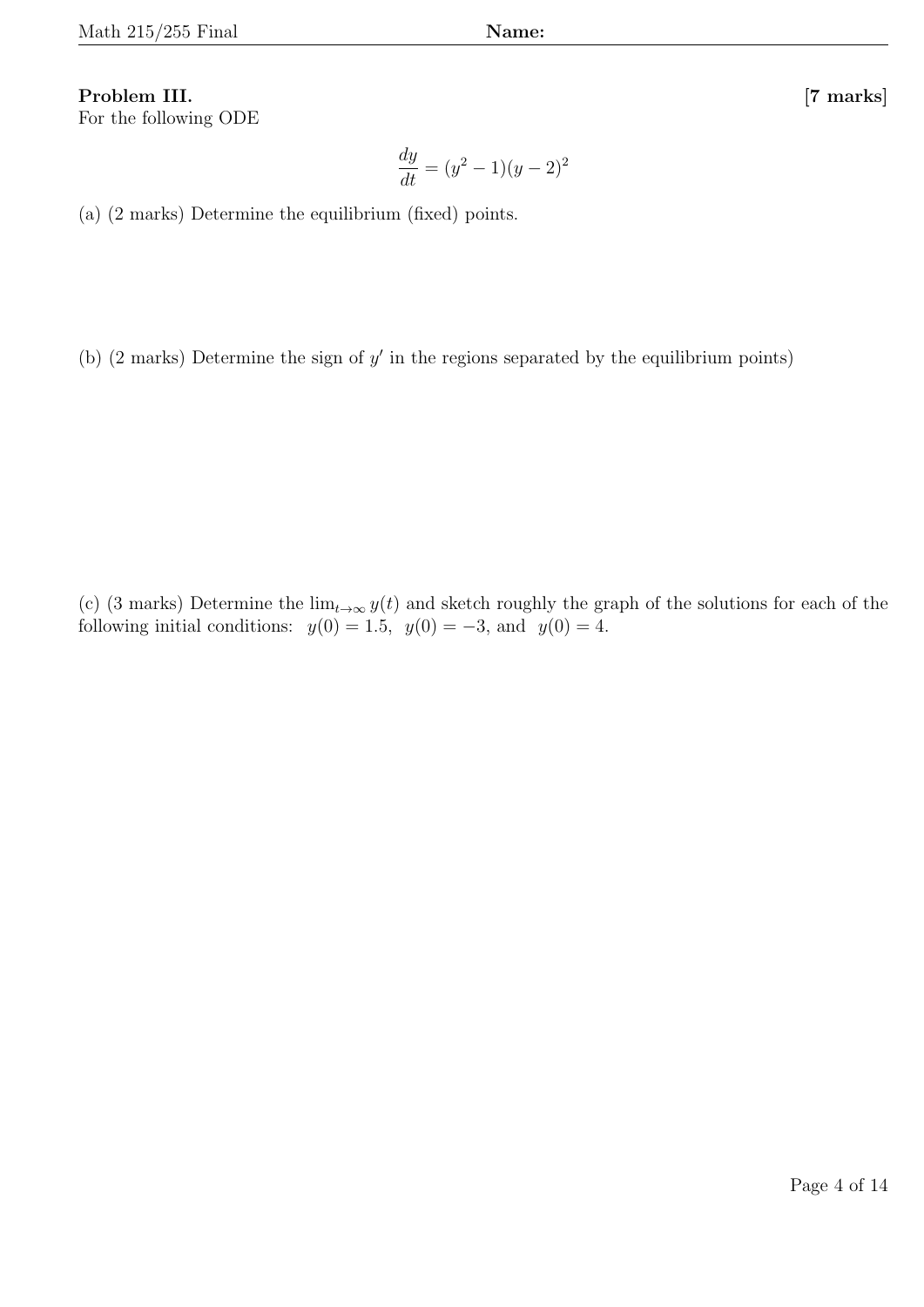# **Problem IV. [20 marks]**

Suppose the motion of a spring-mass system is described by the following differential equation

$$
2u'' + 2\gamma u' + 18u = 0, \qquad u(0) = 1, \ \ u'(0) = -\frac{11}{2}
$$

(a) (4 marks) Find all values of the parameter for which  $\gamma$  for which the system is overdamped or critically damped (that is the mass cannot pass its equilibrium position more than once, so there are no oscillatory solutions).

(b) (8 marks) Solve the following equation for *u*(*t*) in explicit form.

$$
u'' + 6u' + 25u = 15\cos(5t)
$$
,  $u(0) = 1$ ,  $u'(0) = -\frac{11}{2}$ .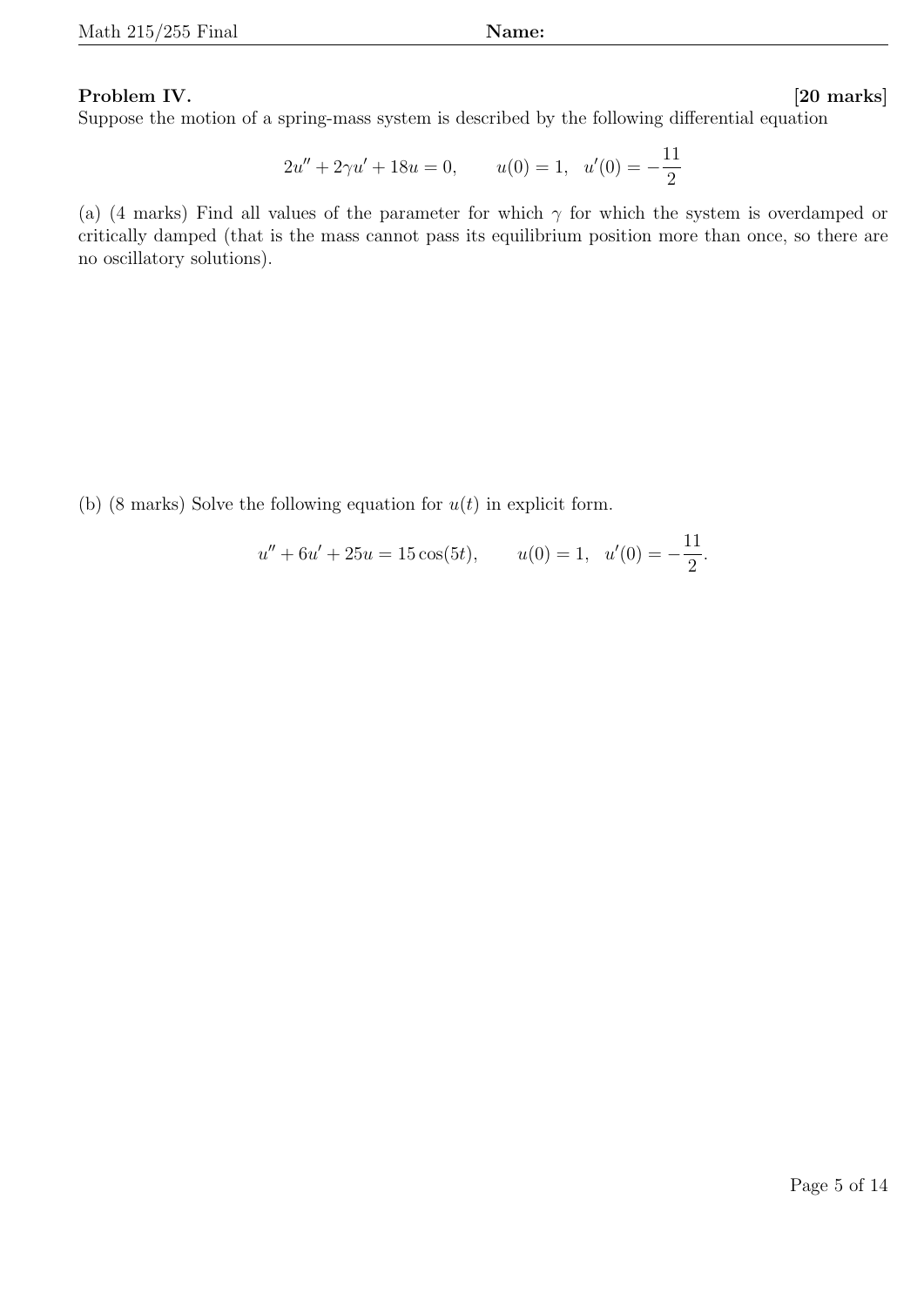(c) (8 marks) Find the general solution of

$$
t^2y'' - 4ty' + 6y = 3t, \quad (t > 0)
$$

provided that  $y_1(t) = t^2$  and  $y_2(t) = t^3$  are two linearly independent solutions of the homogeneous equation:  $t^2y'' - 4ty' + 6y = 0.$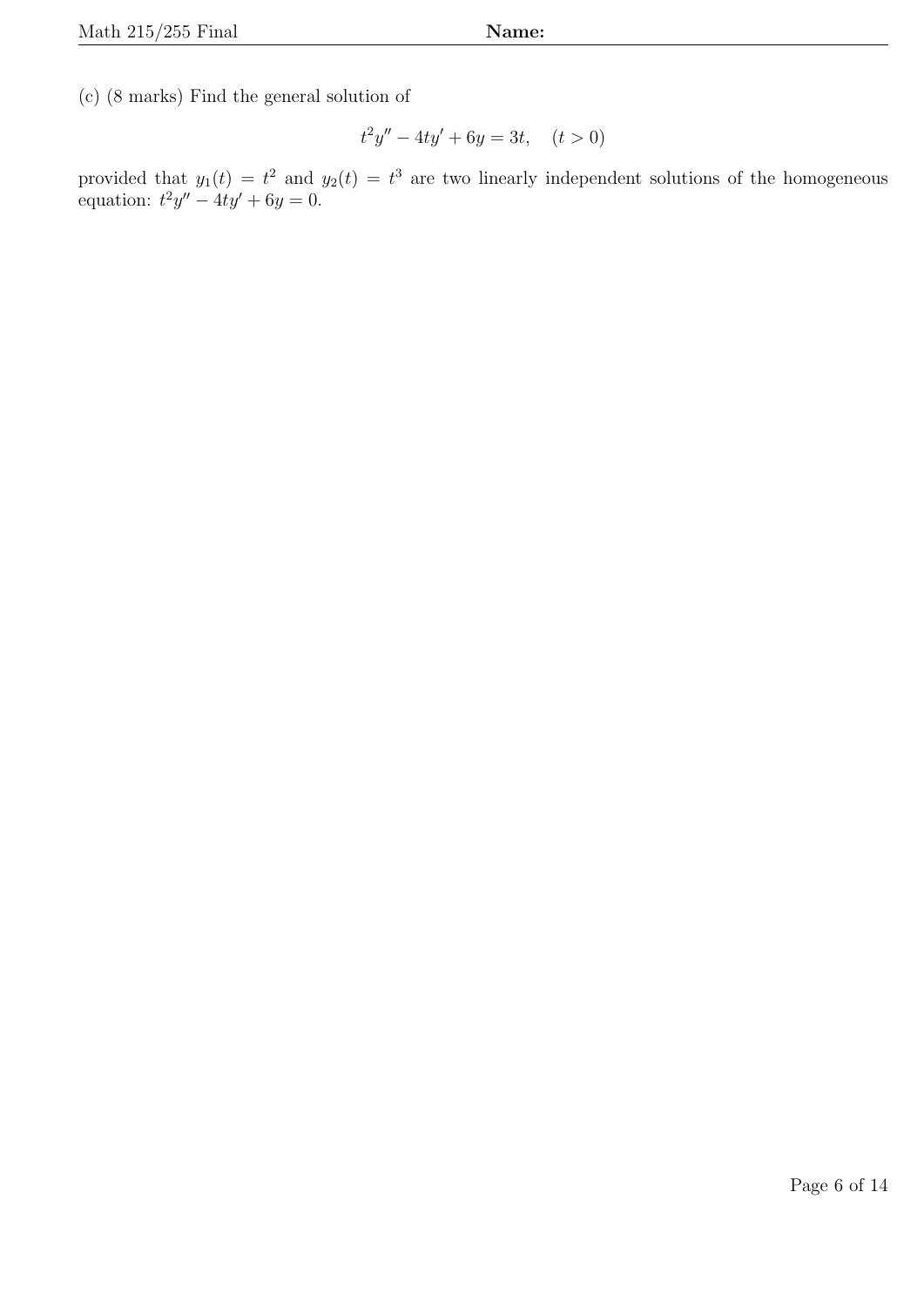# **Problem V. [17 marks]**

Given the function

$$
f(t) = \begin{cases} 0, & t < 1 \\ 2\pi, & 1 \le t < 2 \\ \pi, & t \ge 2 \end{cases}
$$

(a) (5 marks) Find the Laplace transform of  $f(t)$ .

(b) (8 marks) Solve the initial value problem

$$
y'' - 5y' + 6y = f(t), \t y(0) = 1, \t y'(0) = 0.
$$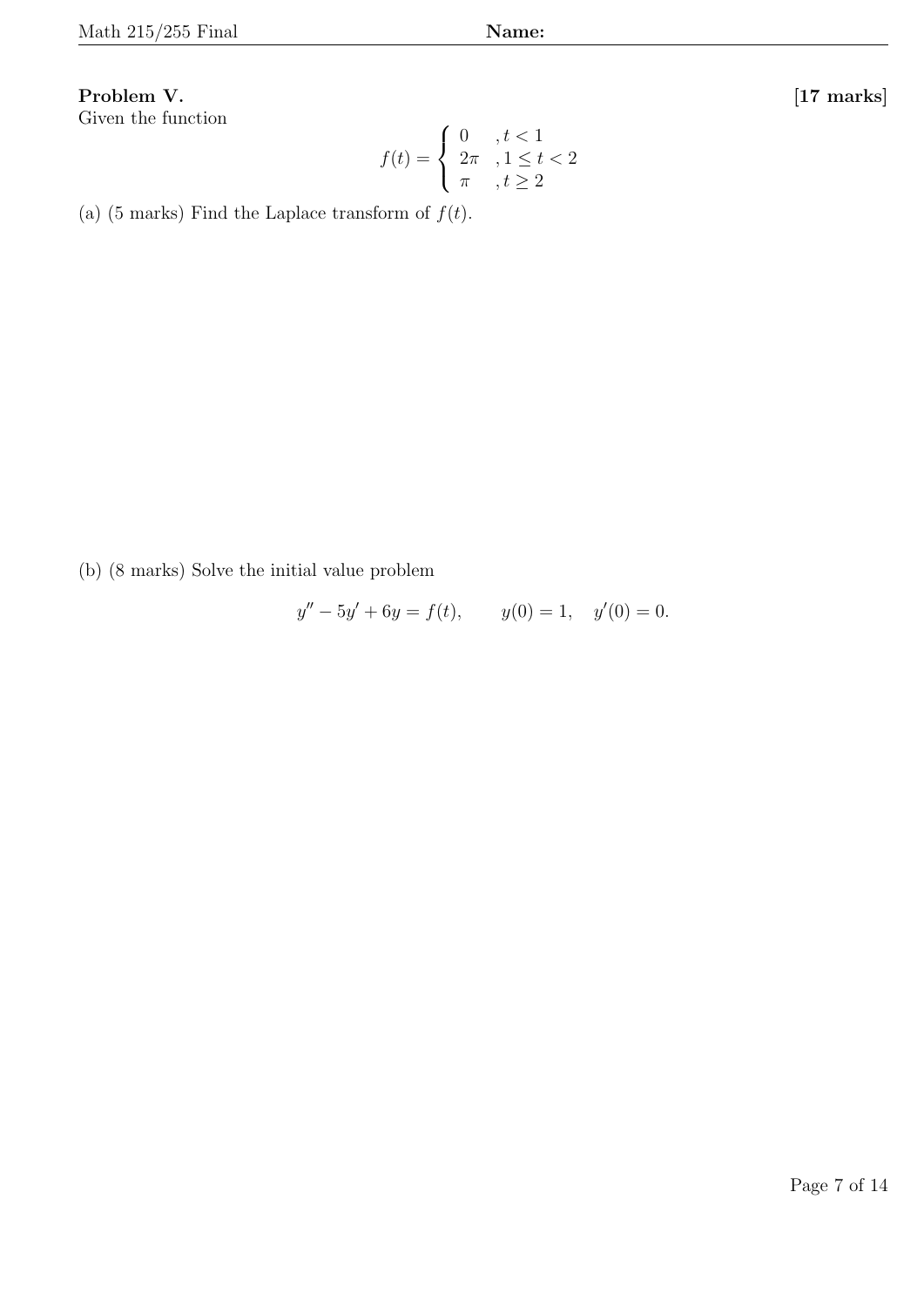(c) (4 marks) Let *f* and *g* be two functions satisfying the following conditions:

$$
f(0) = 2
$$
,  $f'(0) = 3$ ,  $f''(1) = 2$   
 $G(s) = e^{-4s}(s^2F(s) - 2s - 3)$ 

where  $F(s)$  and  $G(s)$  are the Laplace transforms of the funcions  $f(t)$  and  $g(t)$ , respectively. Find the value of  $g(5)$ .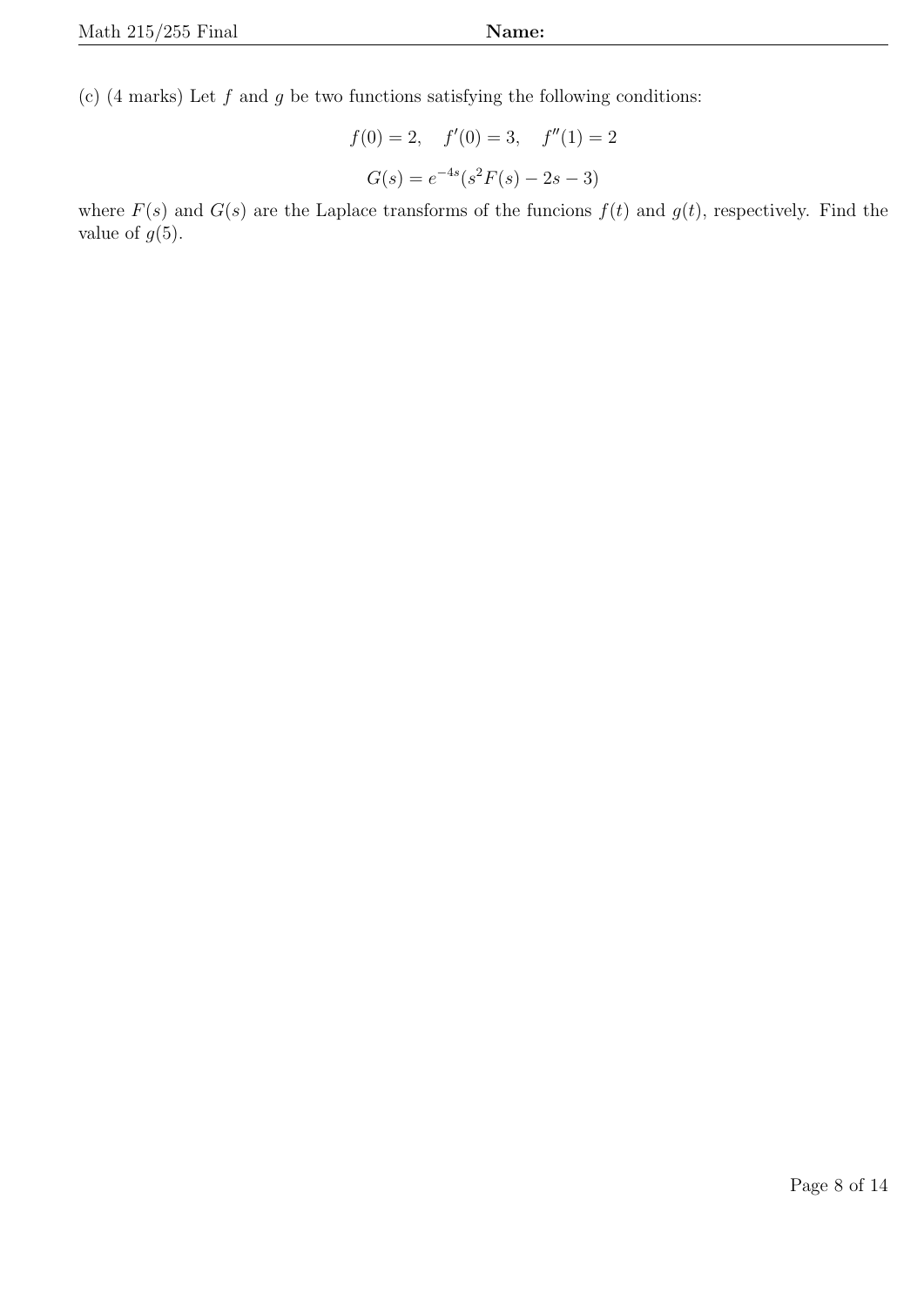#### Problem VI.

Let

$$
[18\;\mathrm{marks}]
$$

$$
A = \begin{pmatrix} 3 & 1 \\ -4 & -1 \end{pmatrix}.
$$

(a) (3 marks) Find the eigenvalues of *A*.

(b) (6 marks) Find the general solution of the system of equations

$$
\mathbf{x}' = A\mathbf{x}
$$

Here  $\mathbf{x}(t) = \begin{pmatrix} x_1(t) \\ x_2(t) \end{pmatrix}$  $x_2(t)$  $\setminus$ .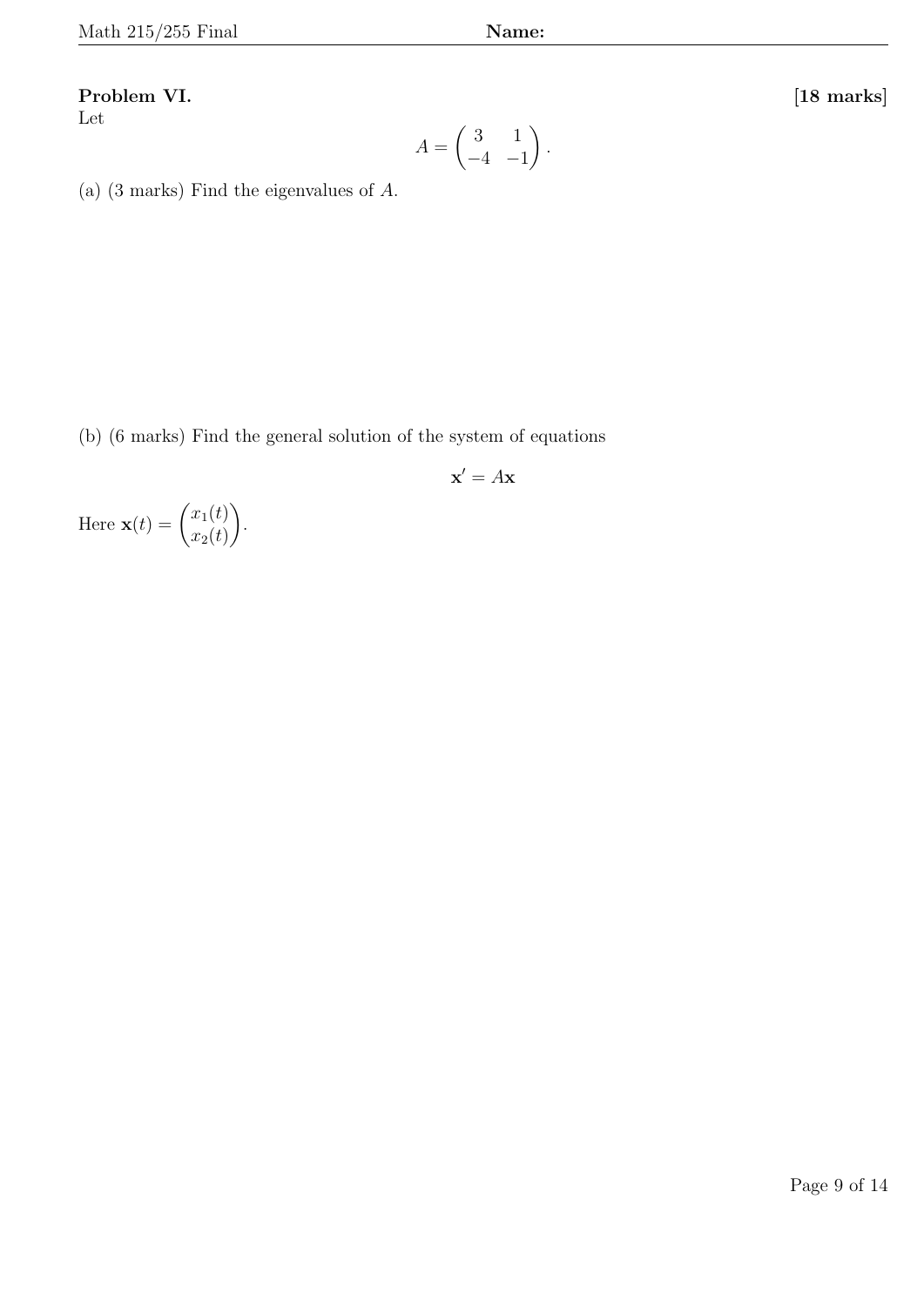(c) (9 marks) Find the solution to the initial value problem

$$
\mathbf{x}' = \begin{pmatrix} 3 & 1 \\ -4 & -1 \end{pmatrix} \mathbf{x} + \begin{pmatrix} -2e^{2t} \\ 1 \end{pmatrix}
$$

and

$$
\mathbf{x}(0) = \begin{pmatrix} 1 \\ -5 \end{pmatrix}
$$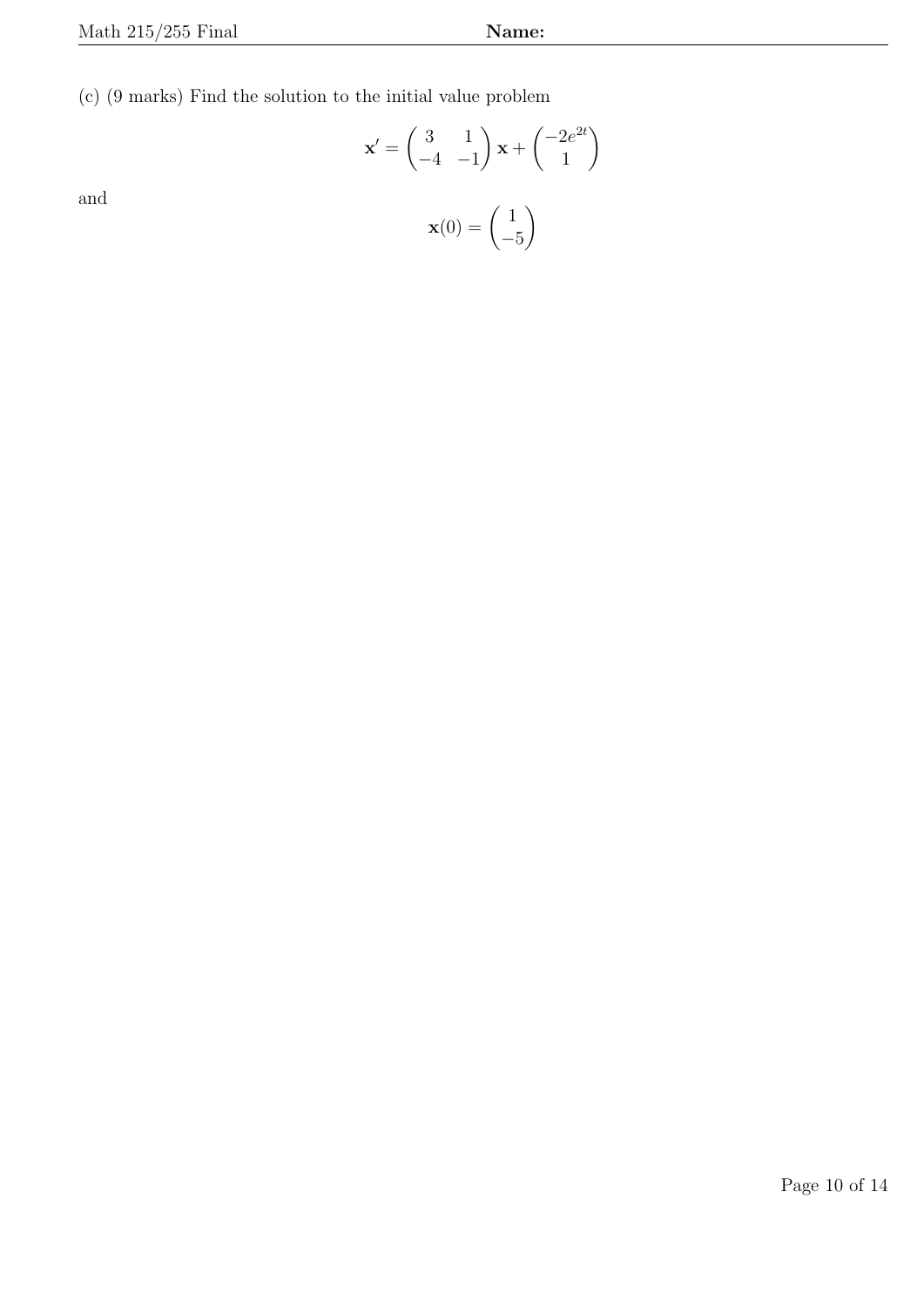### **Problem VII. [20 marks]**

Consider the system of equations

 $x' = x(2 - x - y)$  $y' = y(1 - x)$ 

(a) (4 marks) Find and plot the critical (or fixed) points. Find and plot both nullclines, that is the set of points where  $x' = 0$  and where  $y' = 0$ .

(b) (4 marks) Find the Jacobian matrix of the system.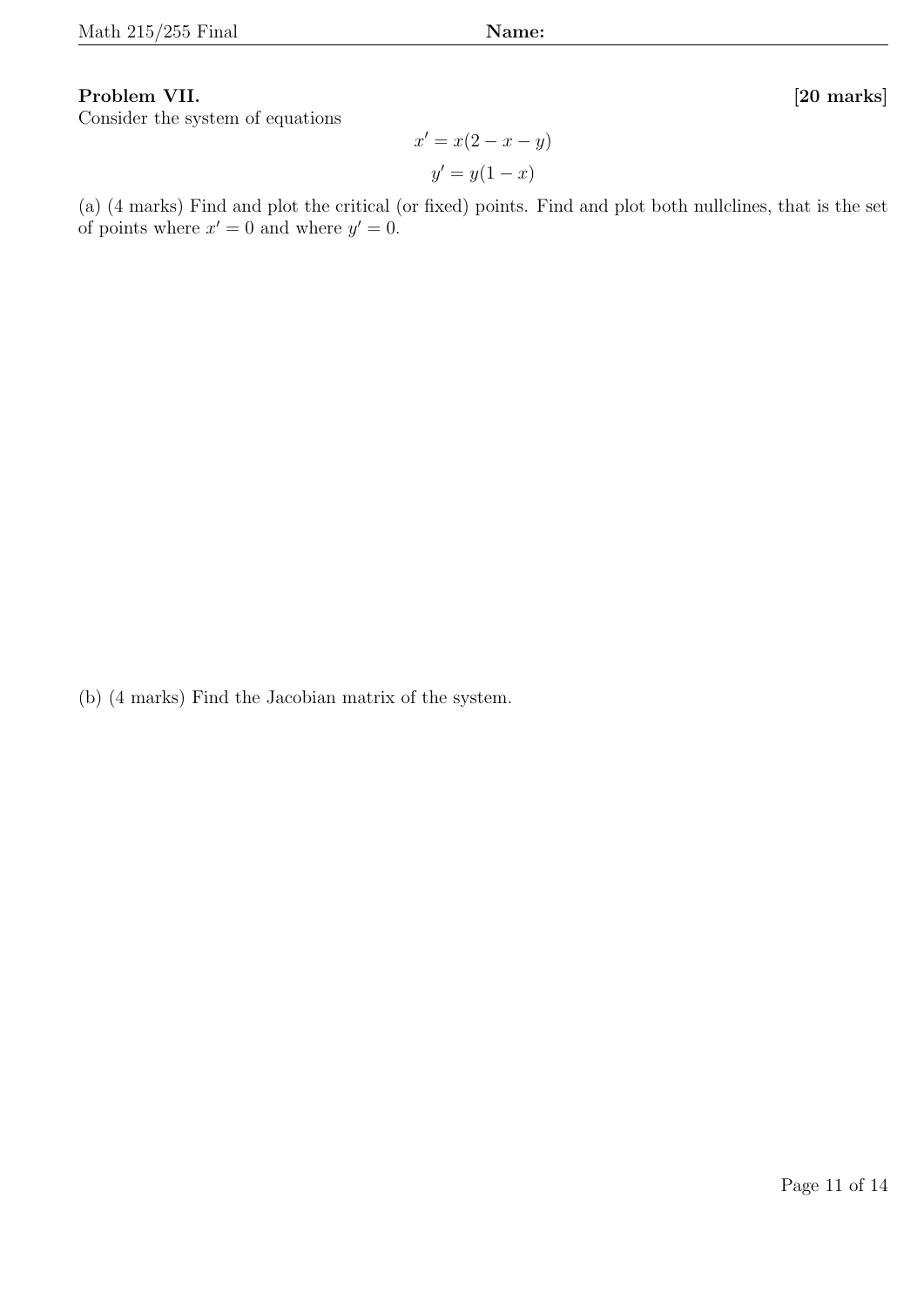(c) (9 marks) Classify each critical (fixed) point, and sketch the phase portrait of the linearized system near each critical point.

(d) (3 marks) Sketch the phase portrait of the non-linear system.